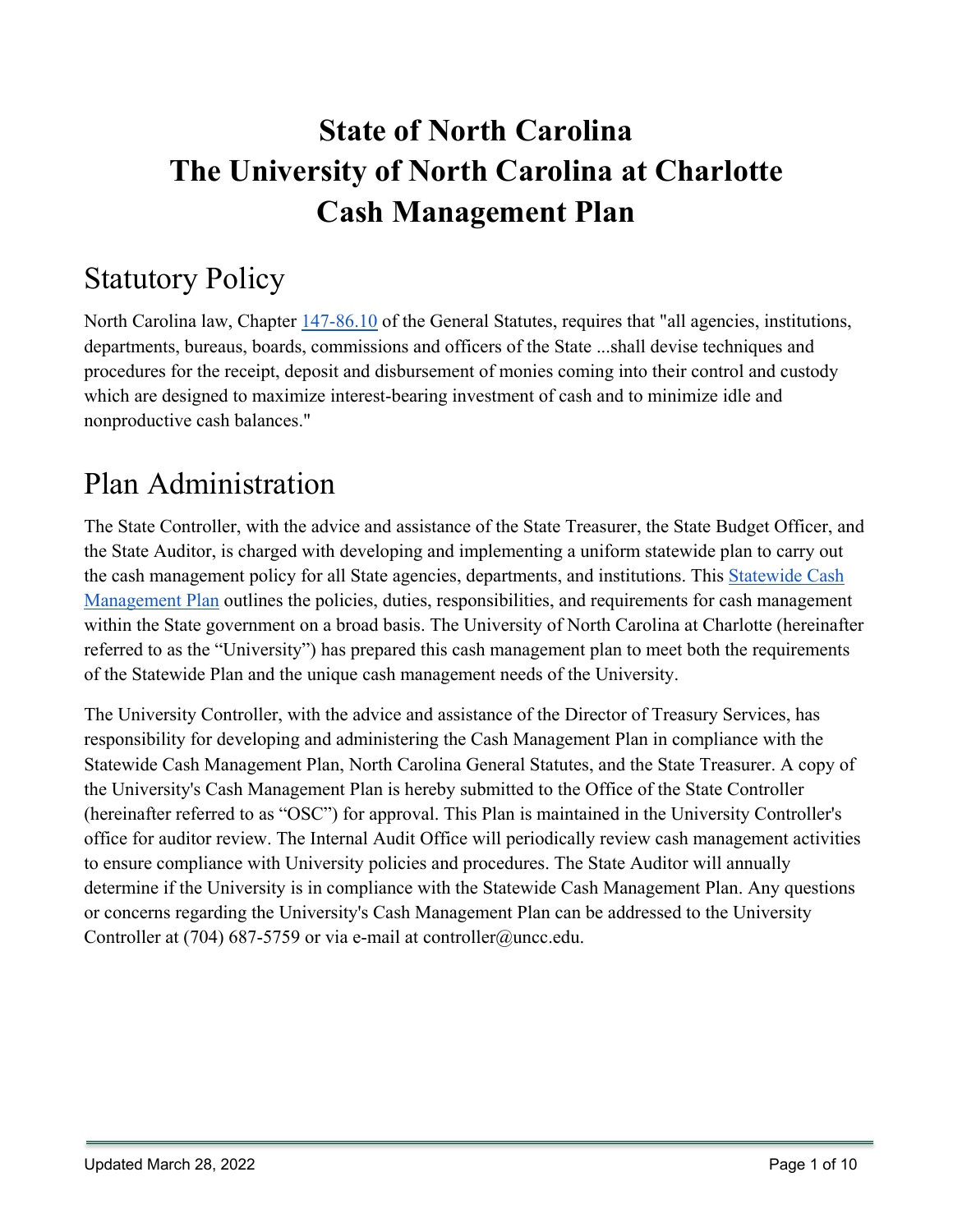### Plan Requirements

### Cash Management over Receipts

The objectives of cash management over receipts are to use diligence in collecting funds owed to the State, to provide internal control over cash and cash equivalents and to expedite the movement of monies collected into interest bearing accounts. Please refer to [University](https://legal.charlotte.edu/policies/up-602.4) [Policy 602.4](https://legal.charlotte.edu/policies/up-602.4) for additional information regarding the University's policies regarding cash management over receipts and deposits. To accomplish these objectives, the following rules have been adopted:

- 1. Except as otherwise provided by law, all funds belonging to the State of North Carolina and received by an employee of the State in the normal course of their employment shall be deposited as follows:
	- a. All monies received shall be deposited with the State Treasurer pursuant to North Carolina General Statute (hereinafter referred to as "NCGS") [§147-77](http://www.ncleg.net/EnactedLegislation/Statutes/PDF/BySection/Chapter_147/GS_147-77.pdf) and [NCGS §147-](http://www.ncleg.net/EnactedLegislation/Statutes/PDF/BySection/Chapter_147/GS_147-69.1.pdf) [69.1.](http://www.ncleg.net/EnactedLegislation/Statutes/PDF/BySection/Chapter_147/GS_147-69.1.pdf)
	- b. Monies received in trust for specific beneficiaries for which the employee-custodian has a duty to invest shall be deposited with the State Treasurer under the provisions of NCGS [§147-69.3.](http://www.ncleg.net/EnactedLegislation/Statutes/PDF/BySection/Chapter_147/GS_147-69.3.pdf)
- 2. Monies received are deposited daily in the form and amounts received, except as otherwise provided by law, using forms as specified in the ["Banking Services Handbook"](https://www.nctreasurer.com/financial-operations-division/banking-services-handbook) of the State Treasurer. The University has two approved exceptions (received January 3, 2018 and October 2, 2020) to the State Treasurer's daily deposit requirement for its external "special clearing" bank account with Bank of America and for its Parking and Transportation Office. This account is used to receive ACH and wire payments from vendors, of which the receipt schedule is usually unknown and irregular. Payment research is completed and the University deposits funds into the State Treasurer's official depository on a weekly basis.
	- a. The University maintains a centralized cash receipts system. All revenues and other receipts collected on behalf of the University by the Cashier or other departments are centrally controlled by the University Cashier and deposited with Wells Fargo on a daily basis. Parking Services' monies are picked up directly by an armored car service on a daily basis and the deposit receipts are forwarded by Parking Services staff to the Cashier for processing. The University deposits all funds on a daily basis in compliance with [NCGS §147-86.11](http://www.ncleg.net/EnactedLegislation/Statutes/PDF/BySection/Chapter_147/GS_147-86.11.pdf) and §147-77. Deposits are prepared by noon and include monies received from 8:00 a.m. to 4:00 p.m. the previous day. Funds from the previous day's receipts are secured in a safe overnight until they are picked up by an armored car service at approximately noon the following day. All funds are transferred from the Wells Fargo "State Treasurer of North Carolina Account" to the State Treasurer on a daily basis. The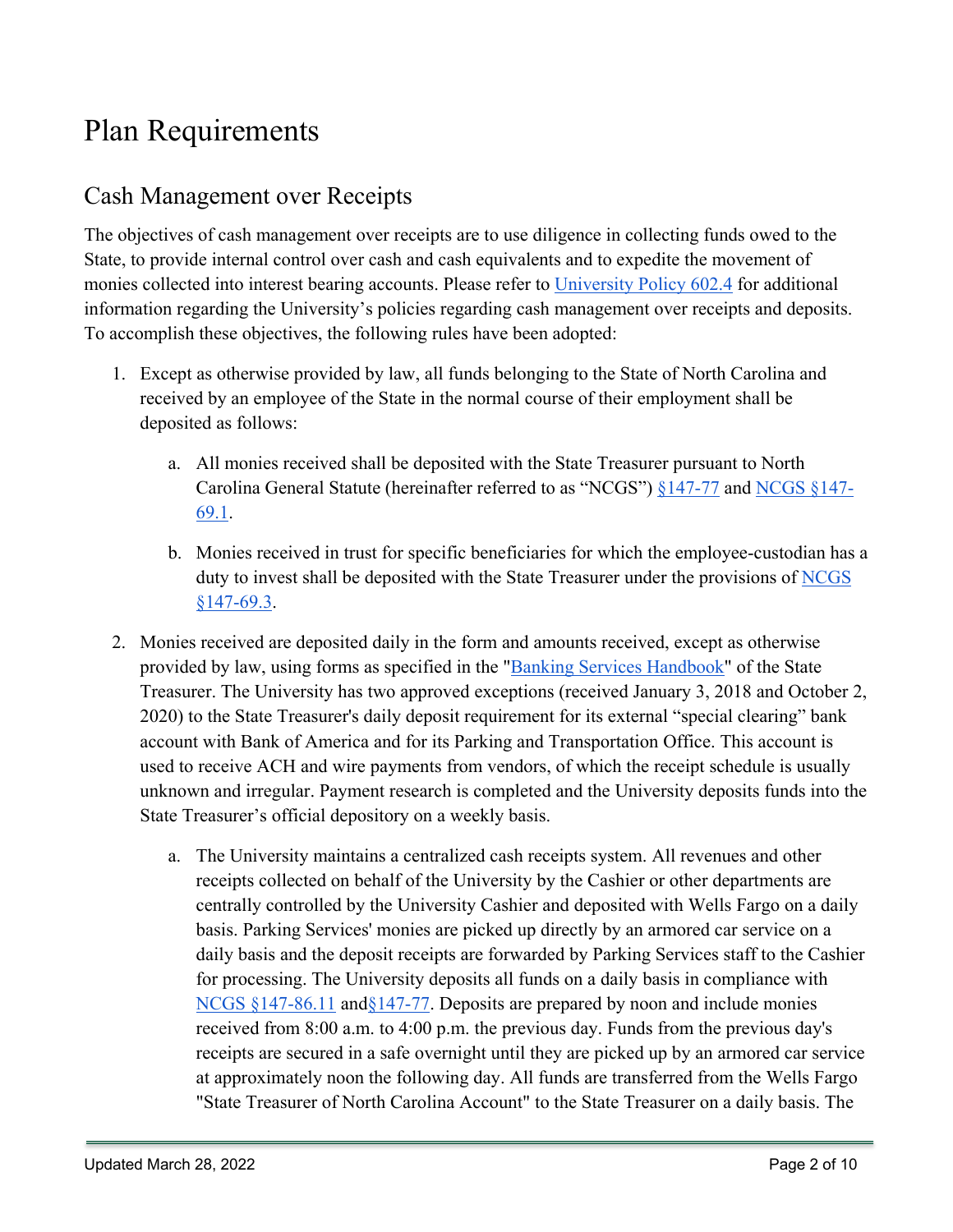State Treasurer sweeps this account nightly. All cash collections are deposited daily and intact to the bank. Expenditures are never made from receipts. All monies received are deposited with the official designated depository, recorded in the University's accounting system and certified to the State Treasurer through OSC's North Carolina Financial System (hereinafter referred to as "NCFS").

- b. Checks receipted by the University are made payable to the University and are endorsed and deposited in accordance with the [NCGS §147-77,](http://www.ncleg.net/EnactedLegislation/Statutes/PDF/BySection/Chapter_147/GS_147-77.pdf) the guidelines of the State Treasurer, and the University's accounting policies and procedures.
- c. Checks denied and returned by banks are emailed from Wells Fargo to the University's General Accounting and Cashier areas. The Cashier records these checks in a subsidiary ledger and posts the transactions to the University's accounting system. In accordance with  $NCGS \$   $25-3-506$ , the University charges a \$35 service charge for any checks denied and returned. The Cashier is responsible for all returned checks and sends an email to the maker of the check requesting payment. The Cashier will process a check request to reimburse the Wells Fargo account. No checks are returned against the State Treasurer's account or debited against the Wells Fargo Special Clearing Account.

Monies deposited in error are handled in accordance with NCGS  $\S$  147-84 and in accordance with the specific policies and instructions of the State Treasurer. All corrections are made in compliance with these policies and instructions.

3. Monies due to the University from other governmental agencies or from private persons are promptly billed, collected, and deposited. Accounts receivable billing and collection policies and procedures are maintained in accordance with statewide policies and with [NCGS §147-86.20](http://www.ncleg.net/EnactedLegislation/Statutes/PDF/ByArticle/Chapter_147/Article_6B.pdf)  [through §147-86.27.](http://www.ncleg.net/EnactedLegislation/Statutes/PDF/ByArticle/Chapter_147/Article_6B.pdf) The University has developed systems that are adequate to properly account for and report receivables. Furthermore, the University reports to OSC the required data from its receivable systems to satisfy the State's reporting requirements as stated in [NCGS §147-86.26.](http://www.ncleg.net/EnactedLegislation/Statutes/PDF/BySection/Chapter_147/GS_147-86.26.pdf) This includes the type of receivables, their age, collection status, collection costs, and write-offs.

The University has developed and implemented policies and procedures that adhere to the collection policies and guidelines established by OSC and the Attorney General to ensure that its accounting and financial management systems:

- Properly account for, record, and manage receivables,
- Report information into the Statewide Accounts Receivable System as required, and Accounts receivables policy and procedures are as follows:
- a. All student accounts are due and payable according to a [schedule of due dates](https://ninercentral.charlotte.edu/billing-payments-refunds/payments/payment-due-dates) published on the University's website. These charges must be paid in full prior to the end of the semester for which the student has registered. An account that remains unpaid after the student is no longer registered is delinquent, and transcripts/diplomas are withheld until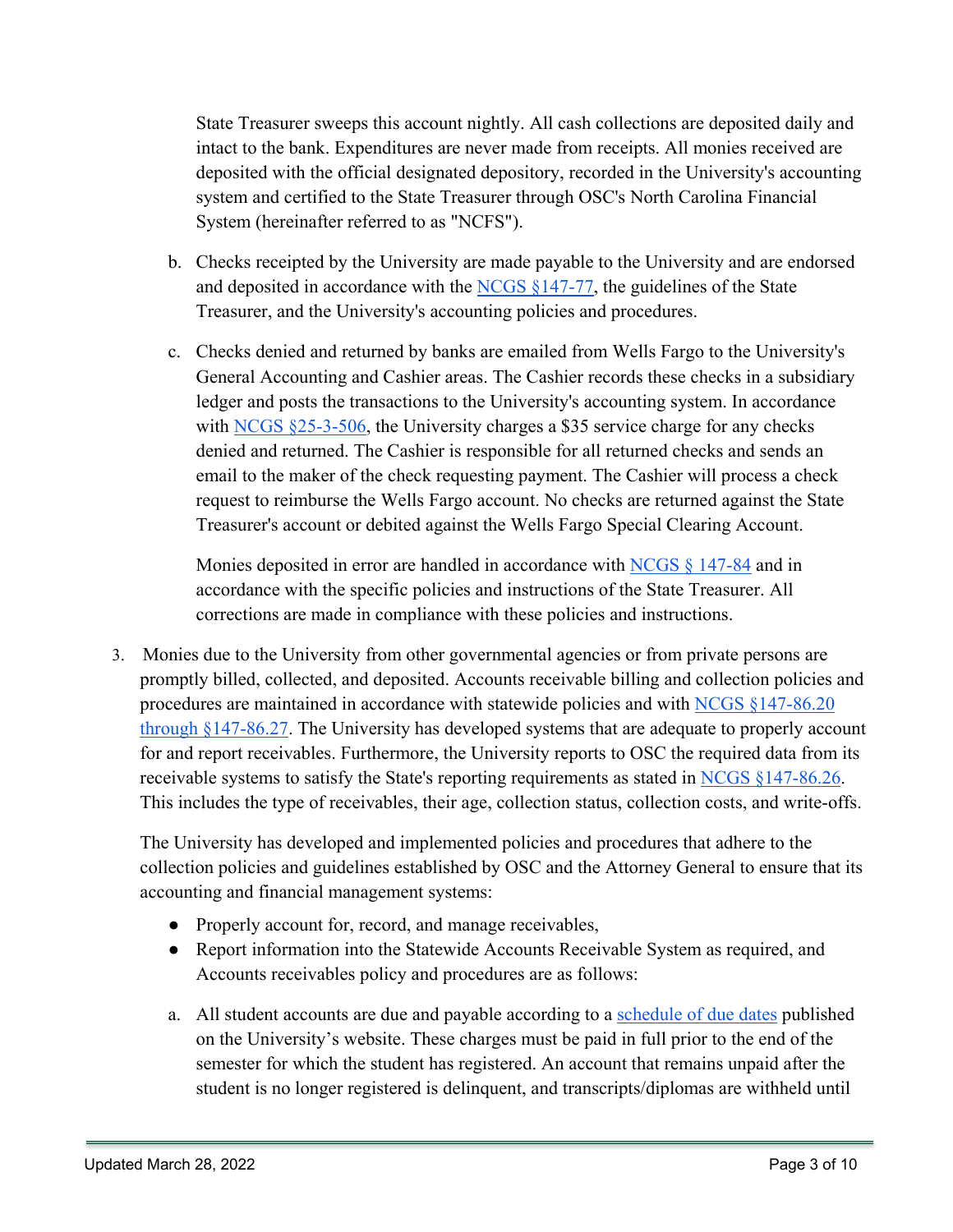the delinquent account is paid. In general, students with past due accounts are not permitted to register for future semesters until the past-due account is paid in full. Students with extenuating circumstances may make special arrangements with the Assistant Director-Bursar to continue their enrollment.

- b. Electronic Billing notifications, also known as e-Bills, are issued at least monthly before the start of terms and during terms to students and authorized payers if a balance is due to the University. The e-Bills are term based and the first e-Bill for a term is generally issued one month before the term begins.
- c. Funds for College Foundation Incorporated of North Carolina student financial aid are received by Electronic Funds Transfer (hereinafter referred to as "EFT") to the Bank of America (hereinafter referred to as "BOA") Special Clearing Account. This account is monitored for these transactions and transferred to the State Treasurer's account on a timely basis in settlement of the receivable on the Banner system.
- d. Sponsors are billed for the project fund costs incurred, as frequently as specified in the award document, and considered past-due if not collected within 30 days.
- e. Demand letters are issued to sponsors if a bill is 61 and 91-days past-due (courtesy call made at day 31). In the event payment is still not collected, Grants and Contracts Administration, in conjunction with the principal investigator and college/department leadership, may seek to take the following actions: contact program officials; suspend sponsored project activity; change the reimbursement terms with the sponsor; or proceed with the collection process.
- f. Funds for federally supported sponsored agreements, contracts, and grants are received by electronic transfer whenever possible. State and University funds are generally electronically transferred to the BOA account. All funds received in the University's BOA account are then transferred to the State Treasurer's account via EFT. The sponsored agreement receivables (funds) are requested in advance whenever possible. Agreements on a reimbursement basis are reviewed and promptly billed.
- g. Employee salary overpayments are due and payable according to the guidance published on the [University's salary overpayments webpage.](https://finance.charlotte.edu/resources/payroll/salary-overpayments) Upon discovery, written notification is sent to the employee detailing the overpayment and the University's expectation for collection. If neither a payment is received, nor a repayment plan agreed upon within 30 days, the salary overpayment is considered past due, and a demand letter is sent. Unless other payment arrangements are made, current employees will have their overpayment collected through a payroll deduction.
- h. The University will charge interest at the rate established pursuant to  $NCGS \$ §147-86.23 on a past-due account receivable 30 days after the last day of the term and continuing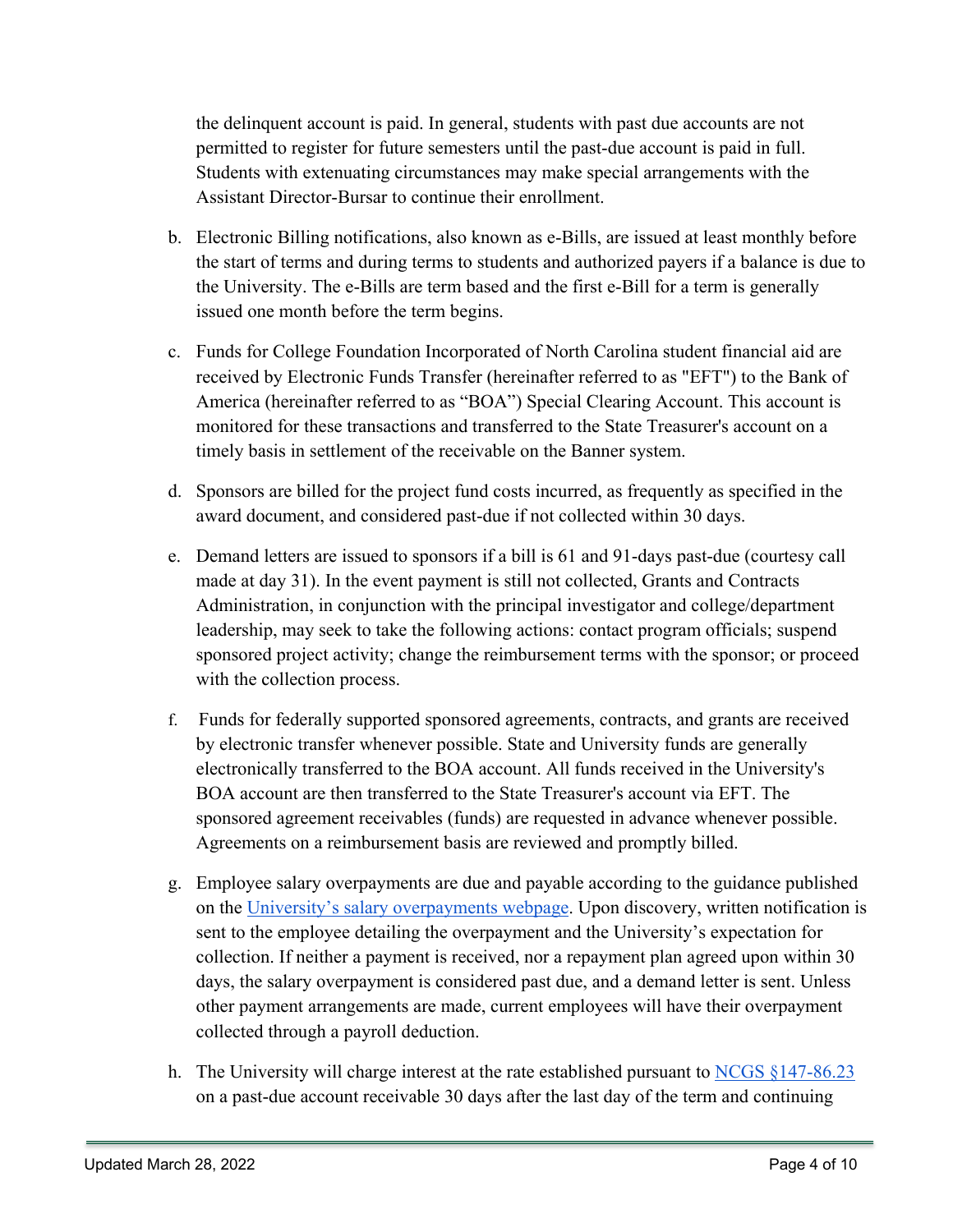monthly until it is paid. Per guidance from the state attorney general's office, the University will add a one-time late payment penalty of ten percent (10%) of the account receivable once a student's unpaid account balance is greater than 90 days past due. The University may waive a late-payment penalty for good cause shown.

- i. Accounts considered delinquent for more than two years are deemed uncollectible and removed from the University's accounting records on an annual basis, using a direct write-off method. The debt is not discharged. It is still owed to the University and remains in the collection process; however, it is no longer reported as a receivable.
- j. The University collects from clients and debtors minimum identifying information as prescribed by OSC and uses all available debtor information to skip trace debtors as prescribed by OSC. Also, as prescribed, the University has established procedures to give OSC access to information that could assist another State agency in the collection of accounts receivable owed to that State agency. The University further cooperates with the State Controller in giving OSC access to the information to the extent allowed by law.
- k. Debt setoff collection programs are fully utilized by the University in accordance with Section 4 of the Budget Manual of the State of North Carolina (effective October 1, 2000) and [NCGS §105A.](https://www.ncleg.net/EnactedLegislation/Statutes/HTML/ByChapter/Chapter_105A.html)
- 4. Unpaid billings due to the University are referred to the Attorney General's Office for collection assistance no more than 90 days after the due date of the billing if the amount is greater than or equal to five hundred dollars (\$500). The University will handle these unpaid bills pursuant to debt collection procedures identified in the previous section. Further collection activity on these accounts will be at the direction of the Attorney General's Office. The University utilizes collection agencies approved by and under contract to the Attorney General.
- 5. Federal funds received for major federal assistance programs, which are governed by the Cash Management Improvement Act of 1990, are drawn in accordance with the current State/Federal Agreement.
- 6. All federal fund draws are timed so that the funds are on deposit with the State Treasurer no more than two business days prior to the disbursement. Financial aid funds are drawn on the  $15<sup>th</sup>$ and 26<sup>th</sup> of each month except for the beginning weeks of each semester then draws are more frequent based on expenditures in Banner. Sponsored projects are drawn by the 20th of each month, for expenses incurred in the preceding month.
	- a. The University follows the [guidelines established by OSC for EFT.](https://www.osc.nc.gov/state-agency-resources/statewide-policy-directory/section-500-ecommerce/5008-statewide-accounting) Furthermore, the University utilizes the U.S. Treasury Department's most current EFT system whenever possible, or, at a minimum, wire transfers, in cash transactions with the federal government. This process includes a mechanism that ensures a timely confirmation of the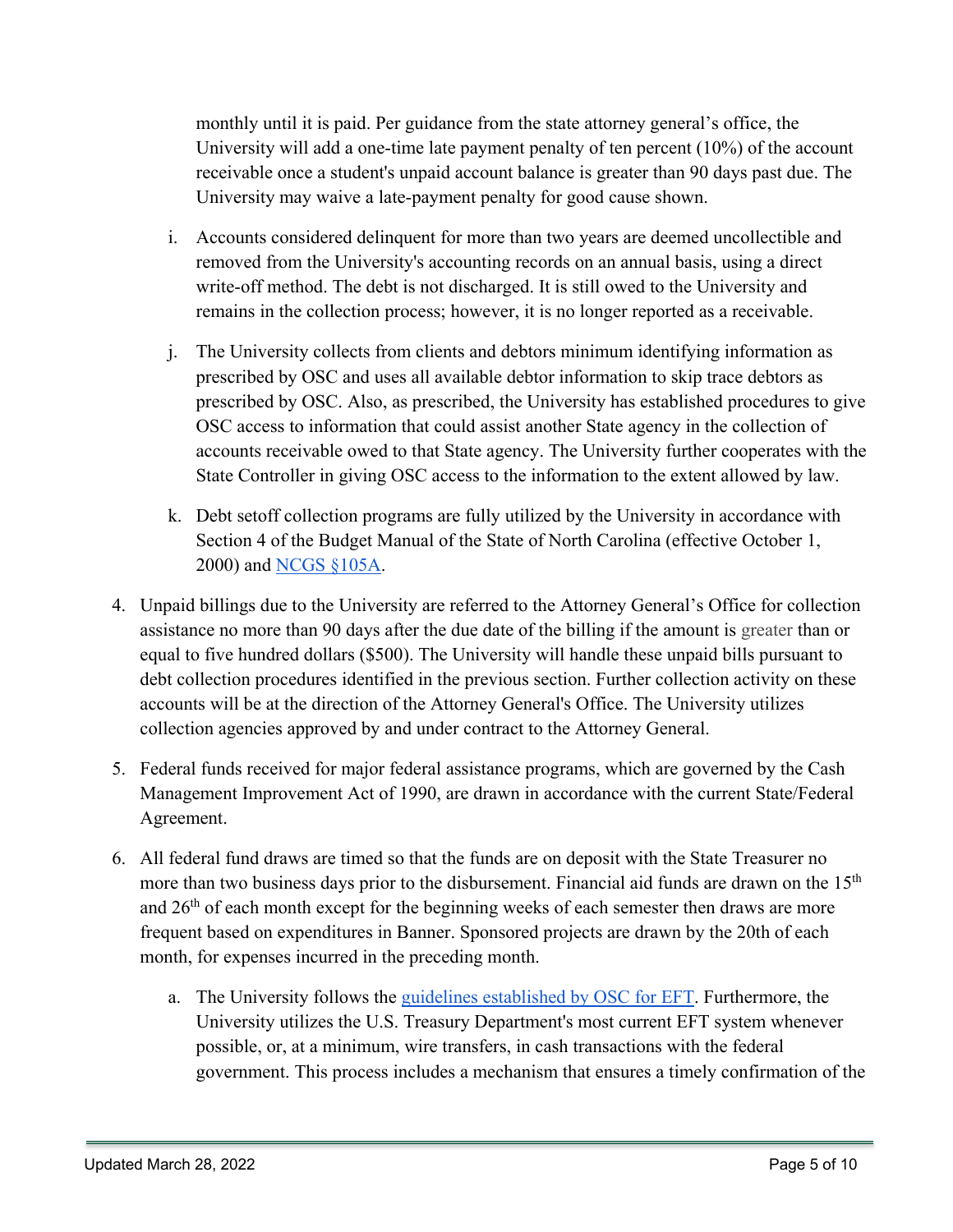receipt of a specific transfer into the State Treasurer's account so that the University can properly account for such funds.

- 7. The University accepts electronic payments, in accordance with [NCGS § 147-86.22](https://www.ncleg.net/EnactedLegislation/Statutes/PDF/BySection/Chapter_147/GS_147-86.22.pdf) to the maximum extent possible and consistent with sound business practices.
	- a. As it pertains to student tuition and fees, the University currently accepts EFT using the designated Provider contracted by the Office of the State Controller through the Electronic Fund Transfer Service Agreement. Students have their funds directly deposited into a separate Bank of America (BOA) Student Tuition & Fees account on a daily basis. Funds are transferred from that BOA "State Treasurer of North Carolina Account" to the State Treasurer on a daily basis. The State Treasurer sweeps this account nightly. All monies received are deposited with the official designated depository, recorded in the University's accounting system and certified to the State Treasurer through OSC's NCFS.
	- b. Electronic checks denied and returned by banks are monitored in Bank of America by the University's Cashier's Office using the BOA CashPro's online portal. The Cashier's Office records these electronic checks in a subsidiary ledger and posts the transactions to the University's accounting system, similar to paper checks. The Cashier's Office will send a notice to the maker of the electronic check requesting payment. All returned electronic checks are debited against the Bank of America Student E-check Return Account owned by the State Treasurer but maintained by the University. The return bank account is credited within 2-3 business days, at the same time charges are applied to the student's account. The Cashier's Office processes a certified book disbursement request, and General Accounting transfers funds from the University's disbursement bank to Bank of America through CoreBanking to reimburse the Student E-check Return Account.
	- c. Electronic funds received by the University into the BOA account are moved to the State Treasurer's account via EFT. The BOA account has EFT activity associated with, but not limited to, external financial aid, commission, foreign student wires, and foreign transfers. By arrangement with BOA, the University has direct login access to their online banking system and checks weekly for EFT activity. Some external vendors submit remittance advice to generalaccounting@uncc.edu.
	- d. The University currently accepts payment card (credit/debit) transactions (MasterCard, Visa, Discover, and American Express) using the designated Provider contracted by OSC through the [Merchant Services Agreement \(MSA\)](https://www.google.com/url?q=https://www.osc.nc.gov/state-agency-resources/statewide-electronic-commerce-program-secp/merchant-card-program/merchant-2&sa=D&source=docs&ust=1644427880800359&usg=AOvVaw0uKulmOrWY03q5FHj8A3bi) and in conjunction with the state negotiated card contracts. UNC Charlotte card processing is defined in University Policy 311—*Information Security,* which includes the supplemental *[Payment \(Credit/Debit\)](https://finance.charlotte.edu/resources/e-commerce/payment-creditdebit-card-processing-standard)  [Card Processing Standard](https://finance.charlotte.edu/resources/e-commerce/payment-creditdebit-card-processing-standard)*. The Standard references the *[Payment \(Credit/Debit\) Card](https://finance.charlotte.edu/resources/e-commerce/payment-creditdebit-card-processing-procedures)  [Processing Procedures](https://finance.charlotte.edu/resources/e-commerce/payment-creditdebit-card-processing-procedures)*. The University adheres to the security and privacy requirements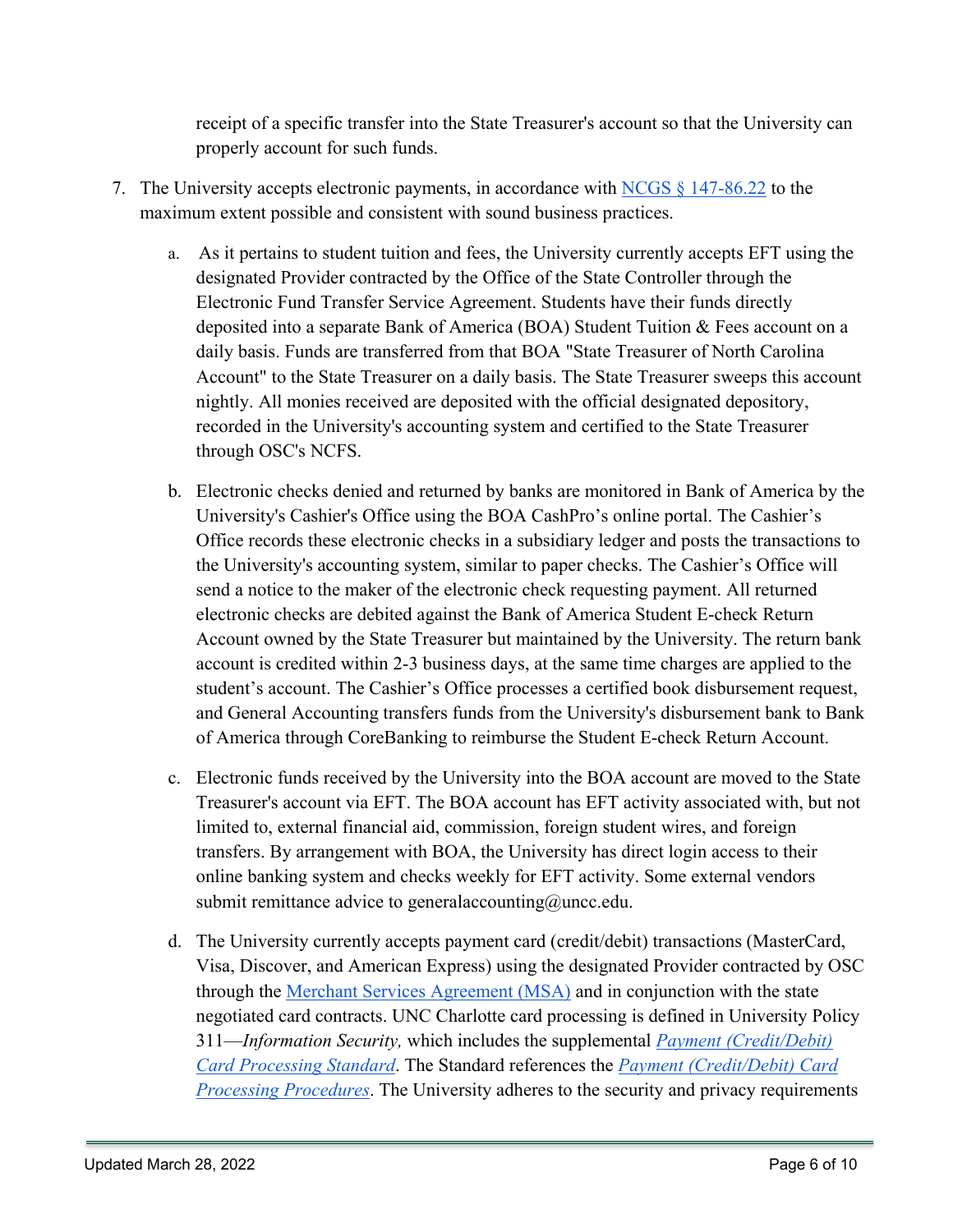established by the Payment Card Industry Security Standards Council (PCI SSC) and UNC Charlotte information technology services department (hereinafter referred to as "OneIT"). University OneIT is responsible for the oversight and governance of data security for campus operations.

Specifically, the University:

- i. Develops business and system controls to ensure the confidentiality and integrity of financial transactions within the scope of electronic payment processing activities.
- ii. Approves/oversees card payment acceptance channels, i.e., gateways, software, and equipment utilized.
- iii. Utilizes the selected NC OSC vendor for PCI security Validation Services, which includes monthly vulnerability scans, annual penetration and segmentation testing, and the portal used for completion and submission of the University PCI Self Assessment Questionnaire (SAQ) and Attestation of Compliance (AOC).
- iv. Maintains records of transactions in a manner that provides adequate security and audit trails.
- v. Retains records of transactions for a period of 36 months, and then destroys them in a secure manner by shredding unless litigation, claim, audit, other official action, or other retention schedule supersedes that time period.
- 8. In addition to adhering to the above guidelines, the University's plan employs proven techniques that improve cash handling. Examples of such techniques include:
	- a. Use and encouragement of EFT when possible.
	- b. Receipt of federal grant payments by wire transfer when possible.
	- c. Reassignment of personnel, or the hiring of temporary personnel, when this proves cost effective, to accelerate the processing of remittances during peak periods.
	- d. Deposits are made with cash concentration banks designated by the State Treasurer.
	- e. Establishing billing schedules that are efficient and lead to earlier receipt of monies due to the State.
	- f. Timing deposits in order to receive current day credit (or as close to the current day as possible) in accordance with schedules available from the State Treasurer.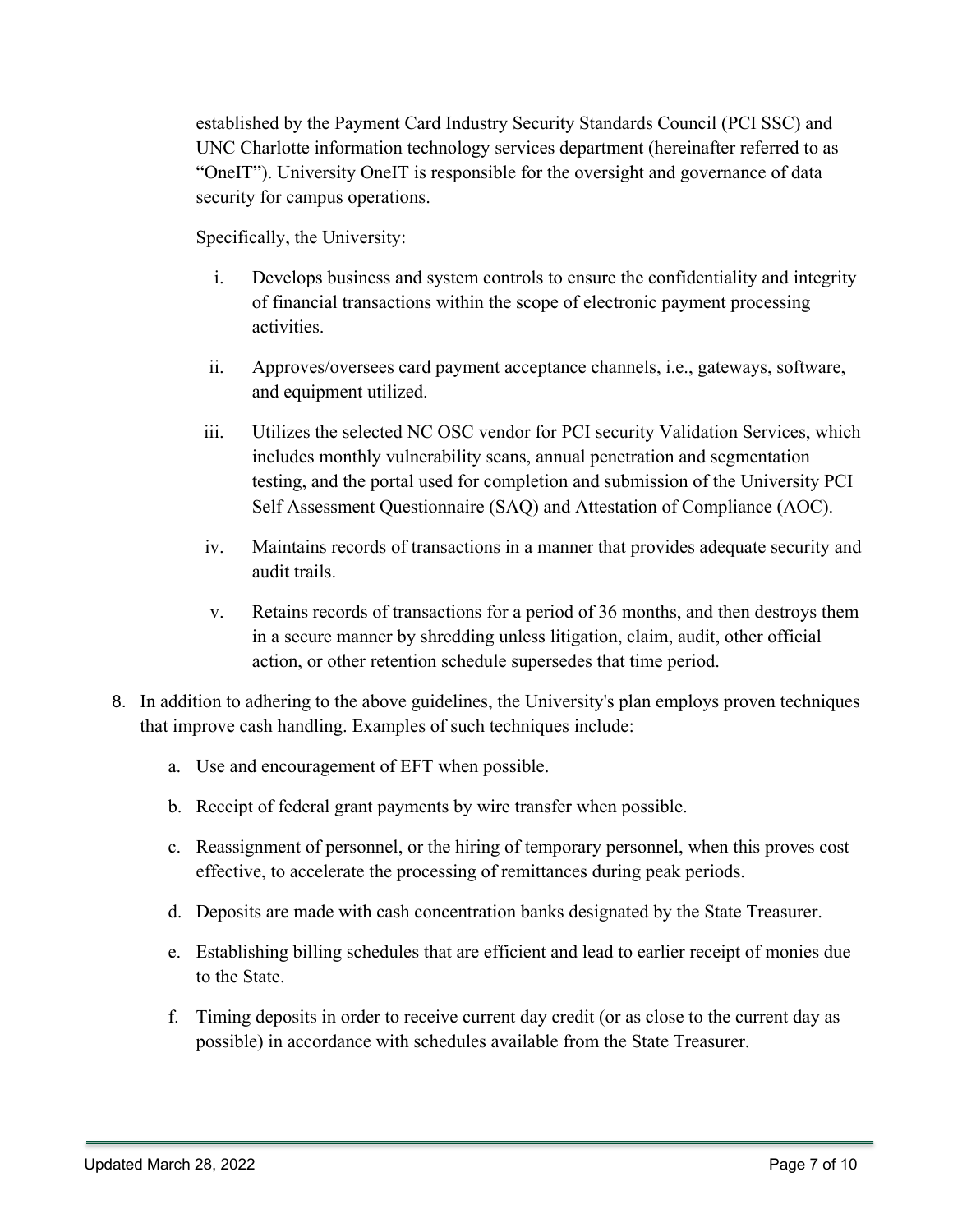### Cash Management over Disbursements

The objective of managing disbursements is to maintain funds in interest-bearing accounts for the longest appropriate period of time. This allows the State to recognize the maximum earning potential on its funds. This objective is not intended to encourage late payment or have a negative impact on relationships with firms who, in good faith, supply goods and services to the State. The following rules apply:

1. Monies deposited with the State Treasurer remain on deposit with the State Treasurer until final disbursement to the ultimate payee. Cash disbursements are made in accordance with guidelines established by OSC and University policies and procedures. For example, invoices are reviewed daily by the University's Controller's Office staff. Review includes due date, 1099 status, and 4% NC withholding. Checks are written to comply with due dates and federal, state, and local regulations.

Discounts are taken if payments are made during the discount period. Checks are released after adequate funds have been requisitioned and deposited to the disbursing account. All payments are made in compliance with the University's disbursing policies.

Reconciliation procedures include the following:

- a. State Disbursing Account: The State Treasurer sends an electronic file of all paid warrants to the University on a monthly basis. This file is merged with the outstanding check files for the financial and human resource systems, and a report is produced to show any errors. Deposits are reconciled with backup provided by General Accounting and the monthly Cash Management Transaction Report saved in ePrint. Electronic warrants are reconciled with certified book disbursements. The account balance received from the State Treasurer is reconciled with outstanding checks' balances from the financial and human resource systems. With the implementation of Positive Pay, discrepancies between the amount of the check written and the amount cleared should not exist. This account is reconciled on a monthly basis.
- b. Short Term Investment Fund (STIF) Account: The State Treasurer sends a report of all deposits and disbursements to the University on a monthly basis. This is reconciled with a monthly Cash Management Transaction report and STIF cash transactions in Memo Bank posted in the University's accounting system. This account is reconciled on a monthly basis.
- c. The University currently has one foreign bank account with Banco Espanol De Credito, ten bank accounts with BOA and six bank accounts with Wells Fargo; of this total, nine are owned and administered by the State Treasurer. All bank statements are received by the General Accounting Office on a monthly basis. Bank statement reconciliations are performed by General Accounting on a monthly basis.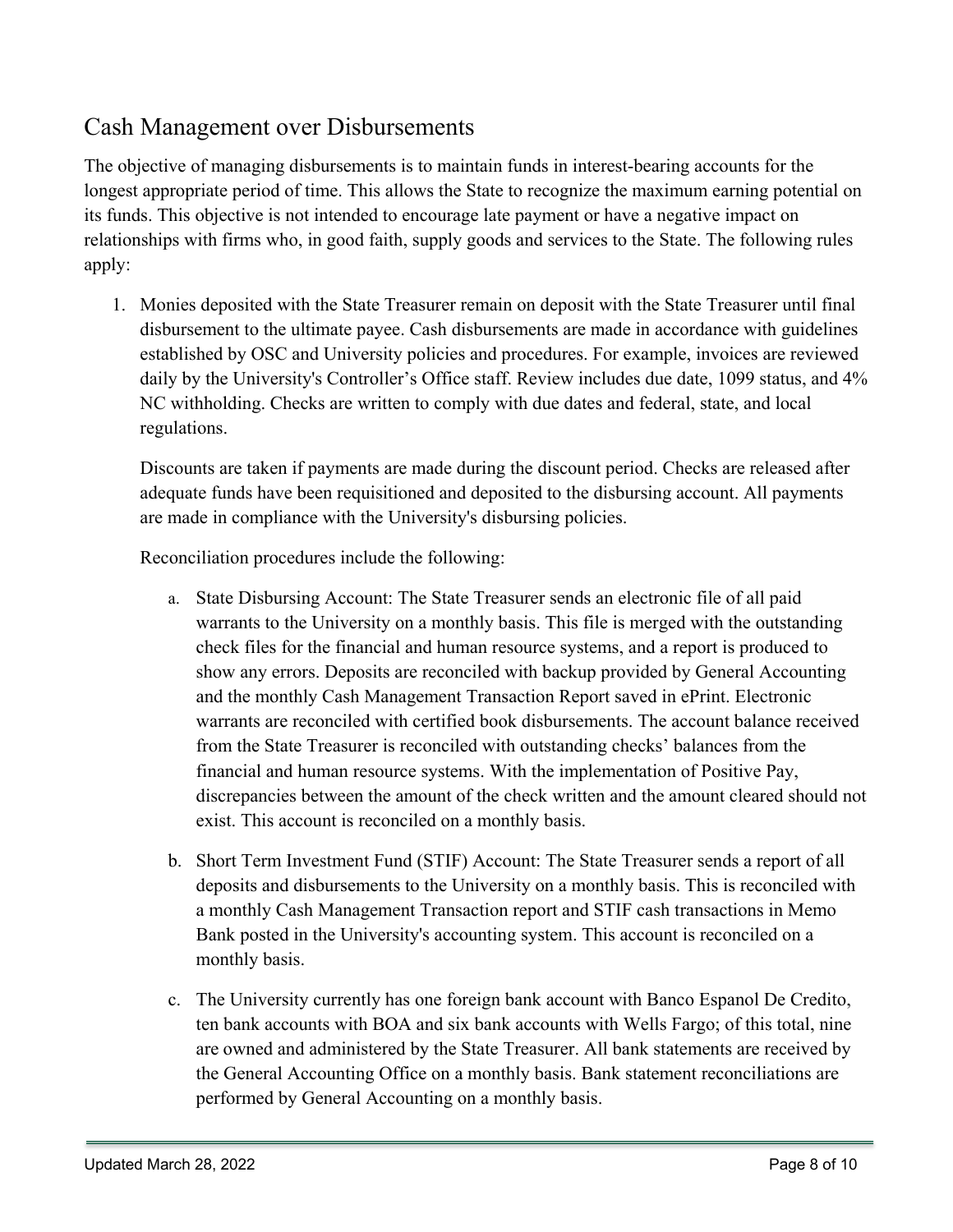- 2. As provided in NCGS  $\S$  147-86.10, the order in which appropriations and other available resources are expended is subject to the provisions of NCGS  $\S$  [143C,](https://www.ncleg.net/EnactedLegislation/Statutes/HTML/ByChapter/Chapter_143C.html) as well as the State Budget Act.
- 3. Federal and other reimbursements of expenditures paid from State funds are paid immediately to the source of the State funds.
- 4. Billings to the University for goods received or services rendered are paid neither early nor late, but on the discount date or the due date to the extent practicable.
- 5. Disbursement cycles for the University have been established to the extent practicable so the overall efficiency of the warrant disbursement system is maximized while maintaining prompt payment of bills due. In order to avoid disbursing account overdrafts, warrants are not released before adequate funds have been requisitioned by the University, approved, and deposited to the applicable disbursing account by OSC.

Accounts Payable direct deposits are processed daily while paper checks are written at least weekly, often more frequently. Checks to be mailed are secured until in the custody of the US Postal Service or its agent. Checks to be picked up are kept secure in the Cashier's Office until signed for and picked up by the authorized party. Blank check stock is secured in two separate locations (in a vault and locked cabinets) by two different departments with limited access to keys.

- 6. EFT is used for certain payments between the University, the state and local units, and vendors and employees when it is determined to be mutually beneficial to both parties. EFT for social security and federal withholding taxes is made on the day following payroll processing (e.g., due dates or settlement dates). All other payroll-related liabilities are paid in accordance with state or agency regulations (twice monthly, bi-weekly, monthly, or quarterly). Intra-agency billings (utilities, telephone, supplies, etc.) are paid and receipted monthly. Automated Clearing House (ACH), or direct deposit, enrollment is encouraged for disbursements to vendors. Further, the University utilizes techniques helpful in controlling disbursements. Such techniques include:
	- a. The University has procedures in place for making large disbursements, such as debt service payments, state and local payroll taxes, and federal tax remittances, to ensure that payment is made on the due date and not before.
	- b. The University manages inventory and supply levels to stock the minimum amount necessary to conduct business without disruption.
- 7. State administered procurement cards (hereinafter referred to as "p-cards") may be used for allowable purchases, up to \$5,000. Increases may be requested in advance, if time permits. Full p-card policies and procedures are maintained on the University's website. In emergencies, the P-card Administrator can change a p-card holder's account to an "open profile" where no